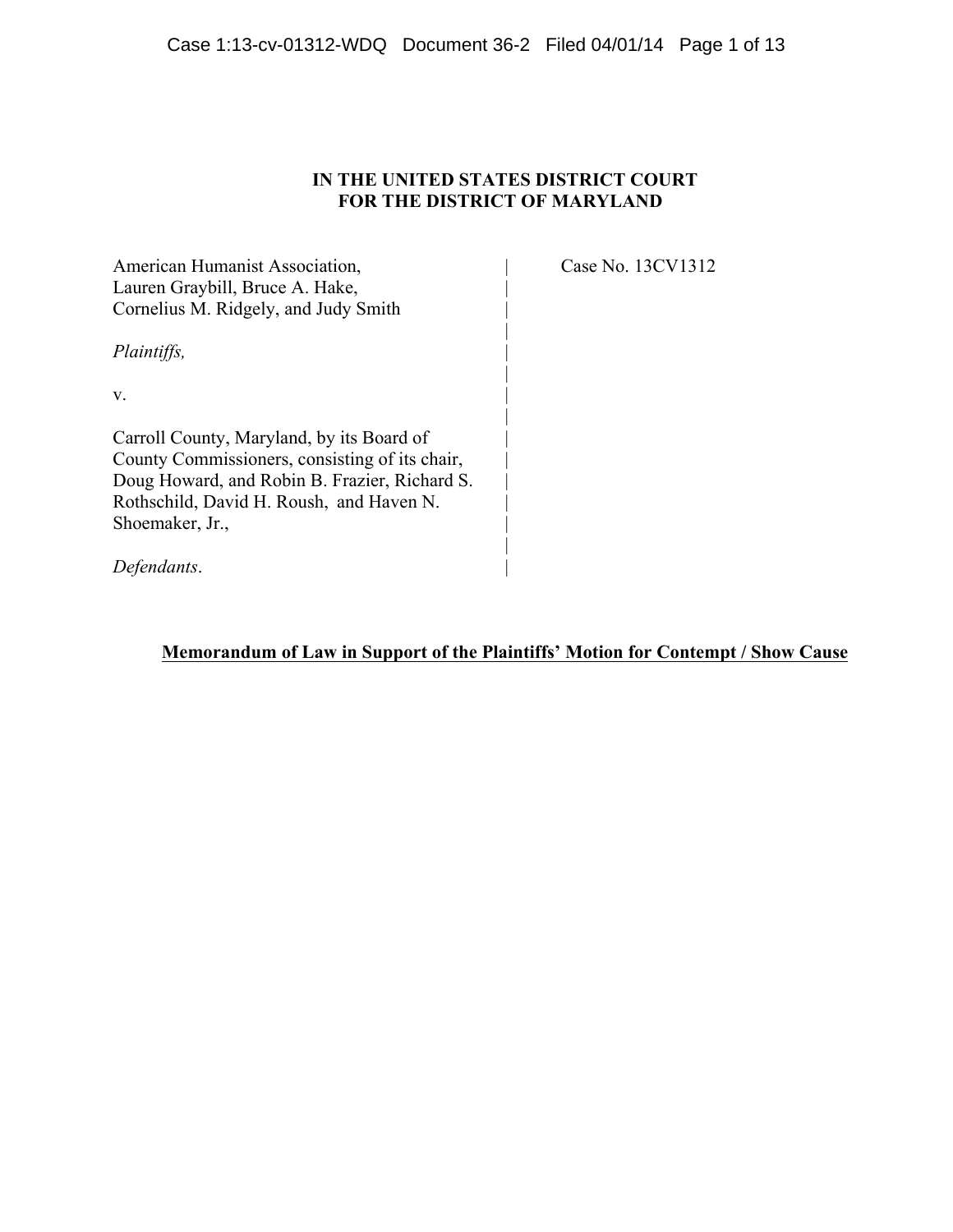### **I. INTRODUCTION AND RELEVANT FACTS**

The Plaintiffs file this memorandum of law in support of their motion for contempt on the grounds that the above-captioned Defendants have willfully violated this Court's injunction order twice since it has been issued.

On March 25, 2014, this Court granted the Plaintiffs' motion for a preliminary injunction, ordering as follows: "The County will be preliminarily enjoined from continuing its current practice of frequently opening its Board meetings with sectarian prayers. In accord with the injunction approved by the Fourth Circuit in *Wynne*, the County will be enjoined, during the pendency of this case, 'from invoking the name of a specific deity associated with any specific faith or belief in prayers given at [Board] meetings.' *Wynne*, 376 F.3d at 302." (Dkt. 34; Dkt. 35) (hereafter "Injunction Order"). On March 27, 2014, after vocally objecting to the Injunction Order, Commissioner Robin Frazier delivered a sectarian Christian prayer at a Board meeting that mentioned "Jesus" several times, in violation of this Court's Injunction Order. Commissioner Frazier delivered the following prayer:

Before I pray today, I just want to say a couple things. Many of you may know there was a lawsuit against us not to open in prayer and there was an injunction, if I'm saying the right word, that came down that said that oh we could pray but we just can't use certain words like *Jesus* and Lord and *Savior* and I think that is an infringement on my First Amendment right for free speech and free religion and I think it's a wrong ruling and just as if just as I wouldn't give up my guns or I wouldn't allow my children to be palm scanned or I wouldn't give up my property rights with Plan Maryland I'm not gonna give up those rights, but out of respect for my colleagues, I'm not sure how strongly they feel about it. I'm willing to go to jail over it. I believe it is a fundamental of America and if we cease to believe that our rights come from God we cease to be America and we've been told to be careful but we're going to be careful all the way to Communism if we don't start standing up and saying no so I say no to this ruling but today instead of praying in my own words I'm gonna pray in the words of George Warshington [sic] and give one of his prayers and actually this might be a good opportunity to demonstrate how our founding fathers and leaders all throughout our history have upheld the idea that we are a nation based on biblical principles. We're one nation under God and we believe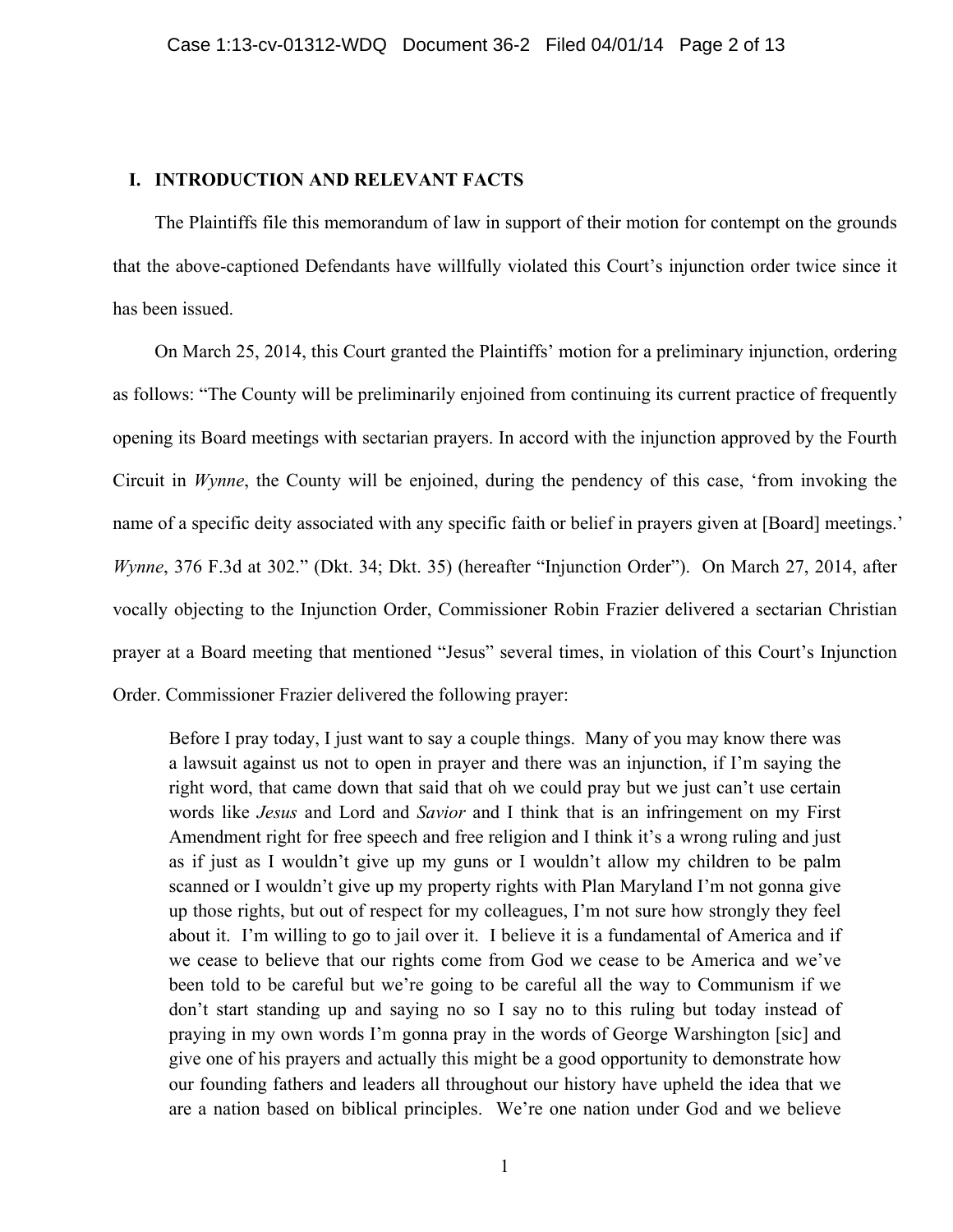that that is where our inalienable rights come from and they're delineated and those are the rights that we need to stand up for. So in opening today then I'm going to read this prayer from George Warshington [sic]:

Oh Lord our God, most mighty and merciful Father, I, thine unworthy creature and servant, do once more approach thy presence. Though not worthy to appear before thee, because of my natural corruptions and the many sins and transgressions which I have committed against thy divine majesty; yet I beseech thee, for the sake of him in whom thou art well pleased, the Lord *Jesus Christ*, to admit me to render thee deserved thanks and praises for thy manifold mercies extended toward me: for the quiet rest and repose of the past night; for food, rainment, health, peace, liberty, and the hopes of a better life through the merits of thy dear son's bitter passion. And, oh kind Father, continue thy mercy and favor to me this day, and ever hereafter; propose all my lawful undertakings; let me have all my directions from thy *Holy Spirit* and success from thy bountiful hand. Let the bright beams of thy light so shine into my heart, and enlighten my mind in understanding thy blessed word, that I may be enabled to perform thy will in all things, and effectually resist all temptations of the world, the flesh and the devil. Preserve and defend our rulers in church and state. Bless the people of this land, be a father to the fatherless, a comforter to the comfortless, a deliverer to the captives and a physician to the sick. Let thy blessings guide this day and forever through *Jesus Christ* in whose blessed form of prayer I conclude my weak petitions. Our Father.

(Hake Decl. at ¶¶3-4) (Smith Decl. at ¶¶3-4) (Ridgely Decl. at ¶¶3-4) (Graybill Decl. at ¶¶3-4). And http://carrollcountymd.iqm2.com/Citizens/SplitView.aspx?Mode=Video&MeetingID=1949&Agen daID=1792&FileFormat=pdf&Format=Agenda&MediaFileFormat=wmv (accessed April 1, 2014).<sup>1</sup> (emphasis added).

<sup>&</sup>lt;sup>1</sup> The Court may take judicial notice of these comments and proceedings pursuant to Fed. R. Evid. 201(b) because they are "capable of accurate and ready determination by resort to sources whose accuracy cannot be reasonably questioned." *See also Daniels-Hall v. Nat'l Educ. Ass'n*, 629 F.3d 992, 998-99 (9th Cir. 2010) (taking judicial notice of official information posted on a governmental website, the accuracy of which was undisputed); *Santa Monica Food Not Bombs v. City of Santa Monica*, 450 F.3d 1022, 1025, n.2 (9th Cir. 2006) (taking judicial notice of the city's records which were either field with the clerk as a certified public record, or could be accessed on the city's "official website").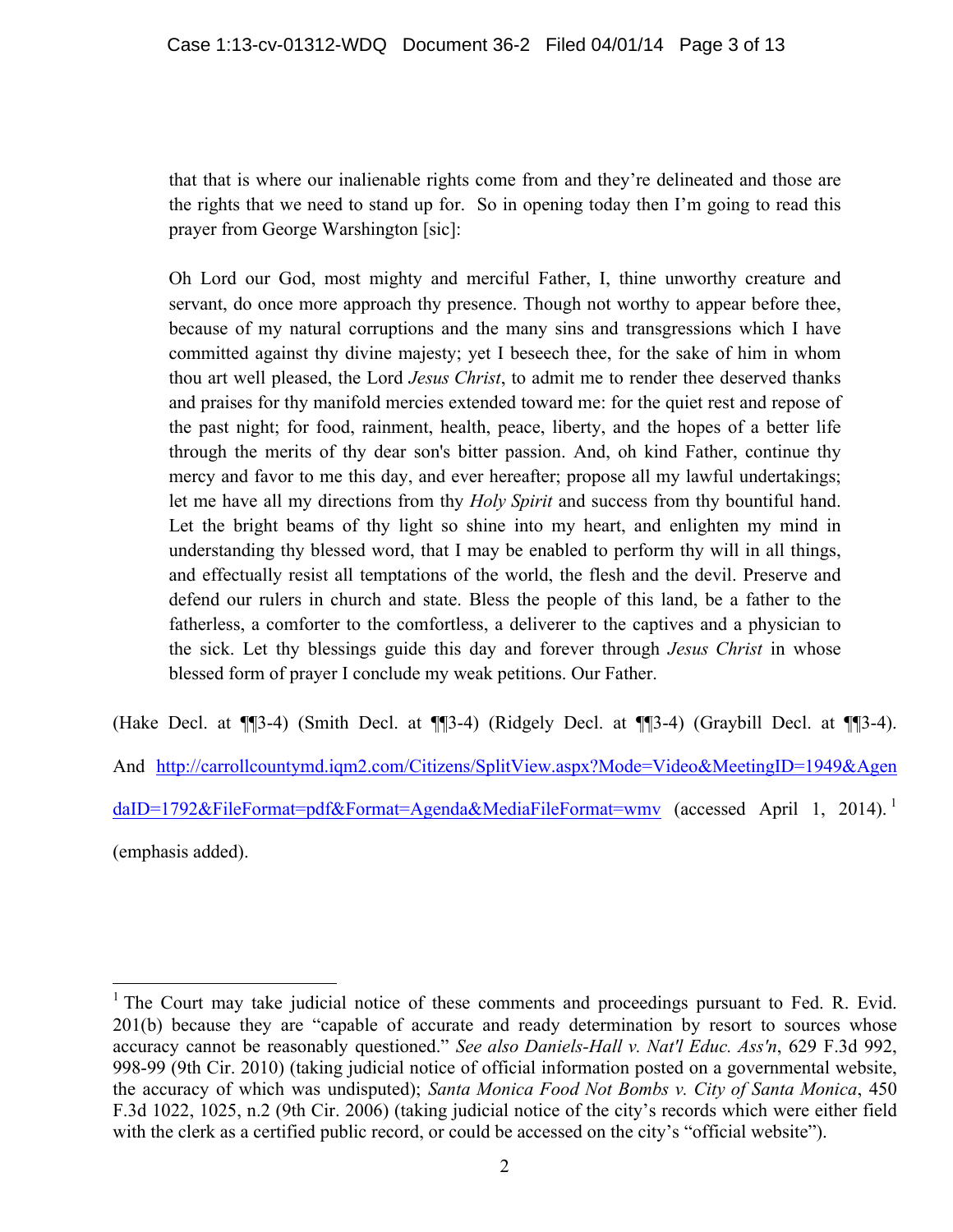Then, on April 1, 2014, the County authorized a citizen to deliver a sectarian prayer mentioning "Jesus" at the official Board meeting, also violating this Court's order. (Hake Decl. at ¶¶5-7) (Smith Decl. at ¶¶5-7) (Ridgely Decl. at ¶¶5-7) (Graybill Decl. at ¶¶5-7). And,

http://carrollcountymd.iqm2.com/Citizens/SplitView.aspx?Mode=Video&MeetingID=1955&Agen

daID=1795&FileFormat=pdf&Format=Agenda&MediaFileFormat=wmv (accessed April 1, 2014).

The substance of this prayer is as follows:

Good morning Commissioners. I want to talk about the court injunction that prohibits you from praying in the name of *Jesus Christ*. My comments are directed to Judge Quarles. I suspect he or his plaintiffs' attorneys is watching to make sure you don't say a prayer to Jesus Christ. Your honor, where do you get the authority to dictate to these commissioners or to anybody else who can pray to or what name they can use for their deity? When the political lovecut (?) judges like you overturn abortion laws, we Christians were deeply concerned about the mass murder that would be unleashed in this country but we were told we must be tolerant and if you don't want an abortion then don't get one. When the courts overturned marriage laws and allowed people of the same sex to get married, we Christians were told we must be tolerant of homosexuality. Now we have you, Judge Quarles, forbidding Christian conservative county commissioners from praying in the name of Jesus Christ. I ask your honor, why did you apply a different standard to Christians? Why can't the lack view (?) be tolerant of our prayers *for Jesus Christ*? The judge may have prevented you commissioners from praying to Jesus Christ, but I want you to know that we, the citizens of Carroll County, are not gonna stand for it.

*We are overruling Judge Quarles' objection by offering this prayer on your behalf:* Heavenly father, I stand here this morning and ask your blessing on our five county commissioners. They were elected by the People of Carroll County to conduct the business of local government and they open their meetings with a prayer asking for your guidance. They have received a court Order from a misguided judge who forbids them from praying in the name of your son, Jesus Christ. This Order discriminates against Christians and is a gross violation of our commissioners' First Amendment Constitutional rights. Therefore I ask you to bless their proceedings today and bless the case about Christian prayer before the Supreme Court *and I ask for these blessings in Jesus' name. Amen.*

(*Id.*) (emphasis added). These two prayers were delivered in violation of the Court's order.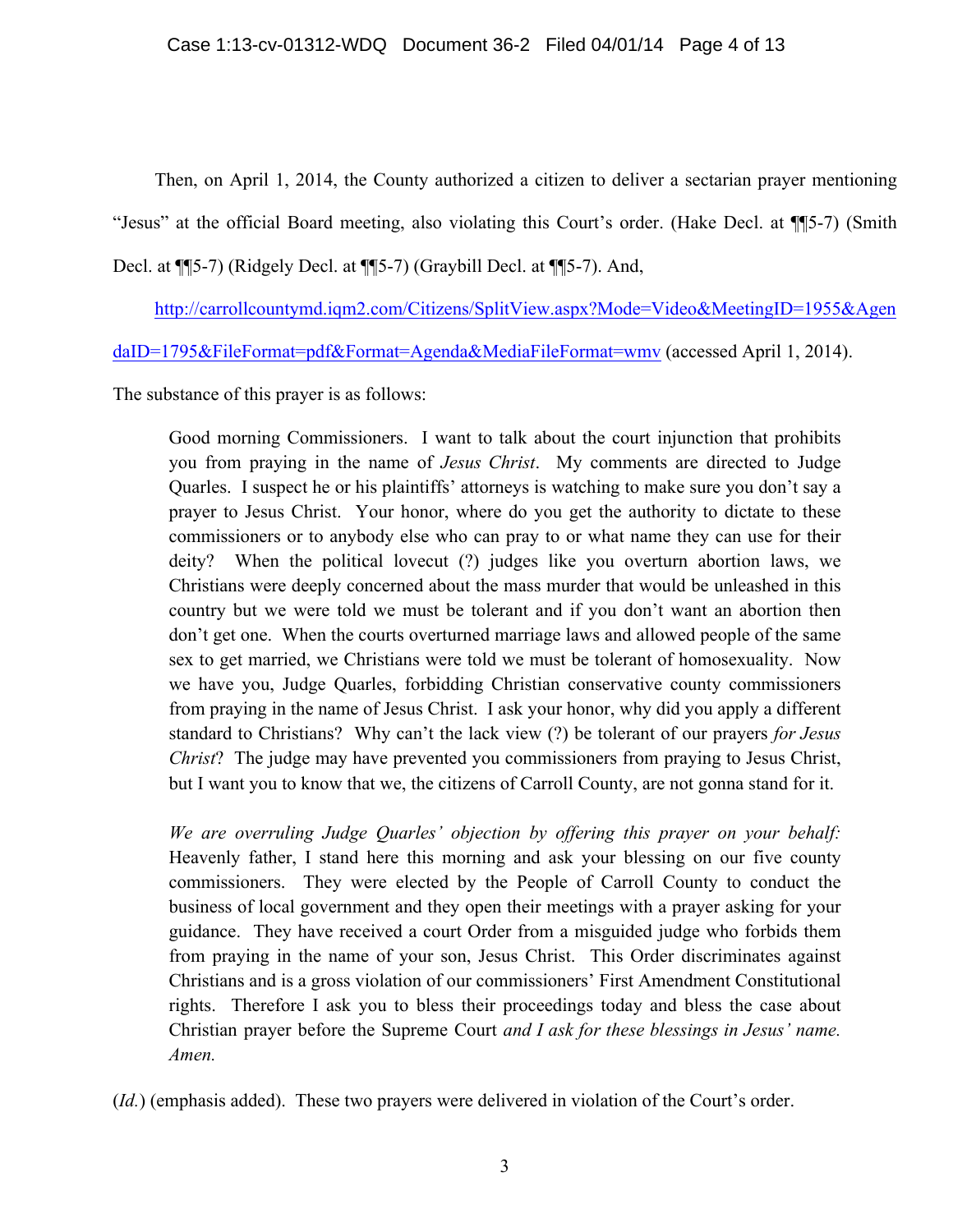## **II. THE DEFENDANTS WILLFULLY VIOLATED THIS COURT'S INJUNCTION ORDER AND SHOULD BE PUNISHED BY CONTEMPT**

The Fourth Circuit has stated: "When the nature of the relief and the purpose for which the contempt sanction is imposed is remedial and intended to coerce the contemnor into compliance with court orders or to compensate the complainant for losses sustained, the contempt is civil; if, on the other hand, the relief seeks to vindicate the authority of the court by punishing the contemnor and deterring future litigants' misconduct, the contempt is criminal." *Buffington v. Baltimore County*, 913 F.2d 113, 133 (4th Cir.1990). *See also Hicks v. Feiock*, 485 U.S. 624, 631 (1988). The same conduct can nonetheless give rise to both civil and criminal contempt, "justify[ing] a court in resorting to coercive and to punitive measures." *United States v. United Mine Workers of America*, 330 U.S. 258, 299 (1947).

In this case, the Plaintiffs primarily seek civil contempt in order to coerce the Defendants into compliance with the Injunction Order and also to compensate the Plaintiffs for the violation of the constitutional rights. However, the Plaintiffs also seek an order of criminal contempt to punish the Defendants for their willful violation of the Injunction Order.

### A. Civil Contempt

To establish civil contempt, the movant must show by clear and convincing evidence: (1) that there exists a valid order or decree of which the alleged contemnor had actual or constructive knowledge; (2) that the order was in the movant's "favor"; (3) that the alleged contemnor violated the terms of the decree and had knowledge (at least constructive knowledge) of such violations; and (4) that the movant suffered harm as a result. *Ashcraft v. Conoco*, Inc., 218 F.3d 288, 301 (4th Cir.2000) (quoting *Colonial Williamsburg Found. v. The Kittinger Co.*, 792 F.Supp. 1397, 1405–06 (E.D.Va.1992), aff'd, 38 F.3d 133, 136 (4th Cir.1994). *See also Consolidated HVAC, Inc. v. All State Plumbing, Inc*., *No.* 

4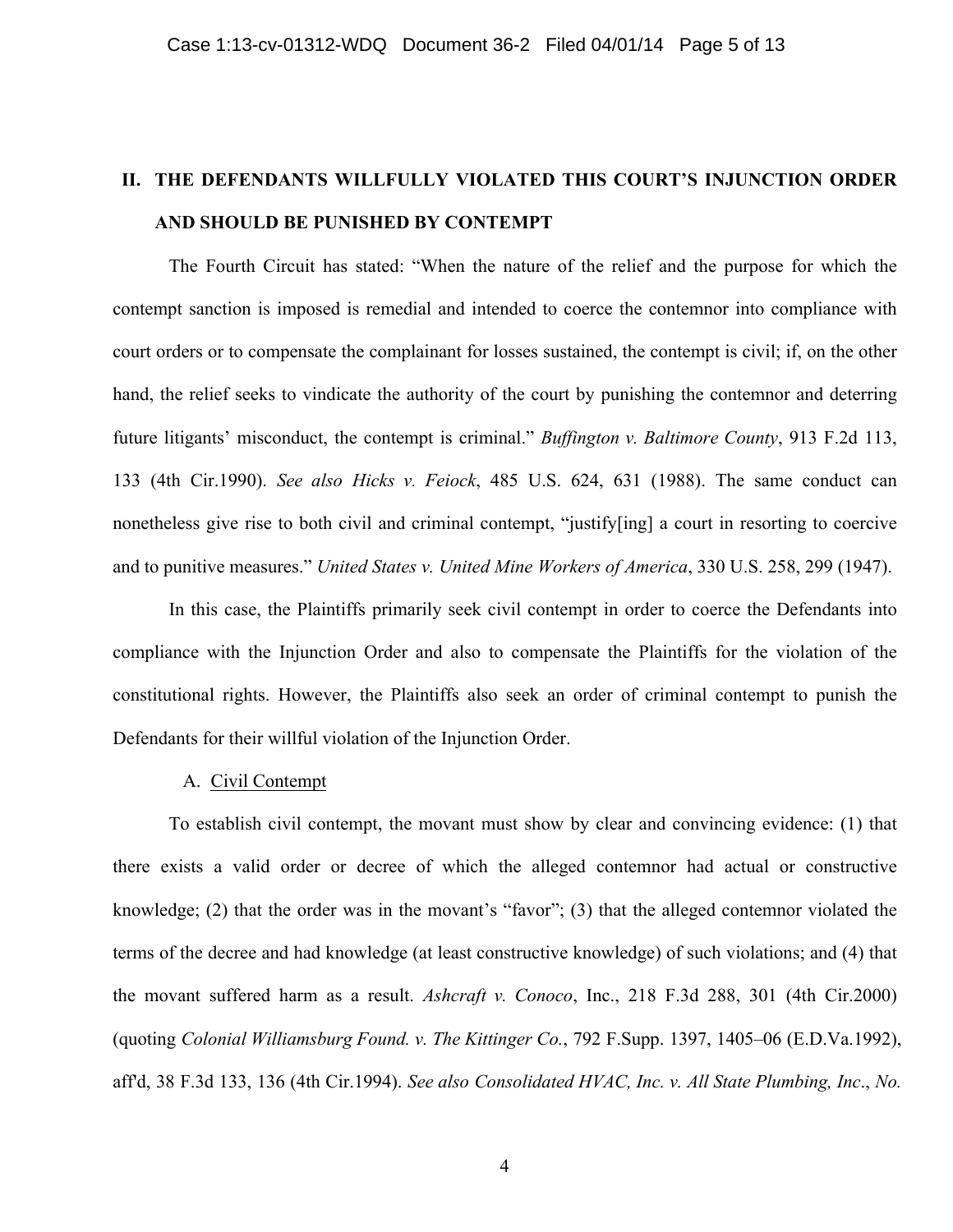#### Case 1:13-cv-01312-WDQ Document 36-2 Filed 04/01/14 Page 6 of 13

*CCB-04-2741*, 2006 WL 2563367, at \*2 (D. Md. Aug. 30, 2006) (finding defendant in contempt and awarding plaintiff its attorney's fees and costs). *See also* Co*lumbia Gas Transmission Corp. v. Mangione Enterprises of Turf Valley, L.P.*, 964 F.Supp. 199, 203 (D. Md. 1996) (awarding attorney fees based on finding of contempt for failure to comply with terms of injunction).

Willfulness is not an element, *McComb v. Jacksonville Paper Co*., 336 U.S. 187, 191 (1949), but the order must be clear, specific, and unambiguous. *In re General Motors Corp*., 61 F.3d 256, 258 (4th Cir.1995) (the order must "set forth in specific detail an unequivocal command") (citation omitted).

As set forth below, each of the elements of civil contempt can be established in this case.

### **1) The Defendants had knowledge of this Court's Order**

There is no question that the Defendants had knowledge of this Court's Injunction Order, which is a valid and unambiguous order. Commissioner Frazier, prior to delivering the sectarian prayer on March 27, 2014, mentioned the injunction and the specific terms of it. In fact, Commissioner Frazier acknowledged prior to delivering the prayer: "I think it's a wrong ruling and just as if just as I wouldn't give up my guns or I wouldn't allow my children to be palm scanned or I wouldn't give up my property rights with Plan Maryland I'm not gonna give up those rights, but out of respect for my colleagues, I'm not sure how strongly they feel about it. I'm willing to go to jail over it." (Hake Decl. at ¶¶3-4) (Smith Decl. at  $\P$ [3-4) (Ridgely Decl. at  $\P$ [3-4) (Graybill Decl. at  $\P$ [3-4).<sup>2</sup> The Defendants also issued a formal announcement on March 27 after the prayer was delivered, specifically stating that they "disagree with the current Fourth Circuit case law," upon which this Court's Injunction Order was based. (Exhibit 1). Therefore, the first element is satisfied.

 $<sup>2</sup>$  See also,</sup>

http://carrollcountymd.iqm2.com/Citizens/SplitView.aspx?Mode=Video&MeetingID=1949&AgendaID =1792&FileFormat=pdf&Format=Agenda&MediaFileFormat=wmv (accessed April 1, 2014).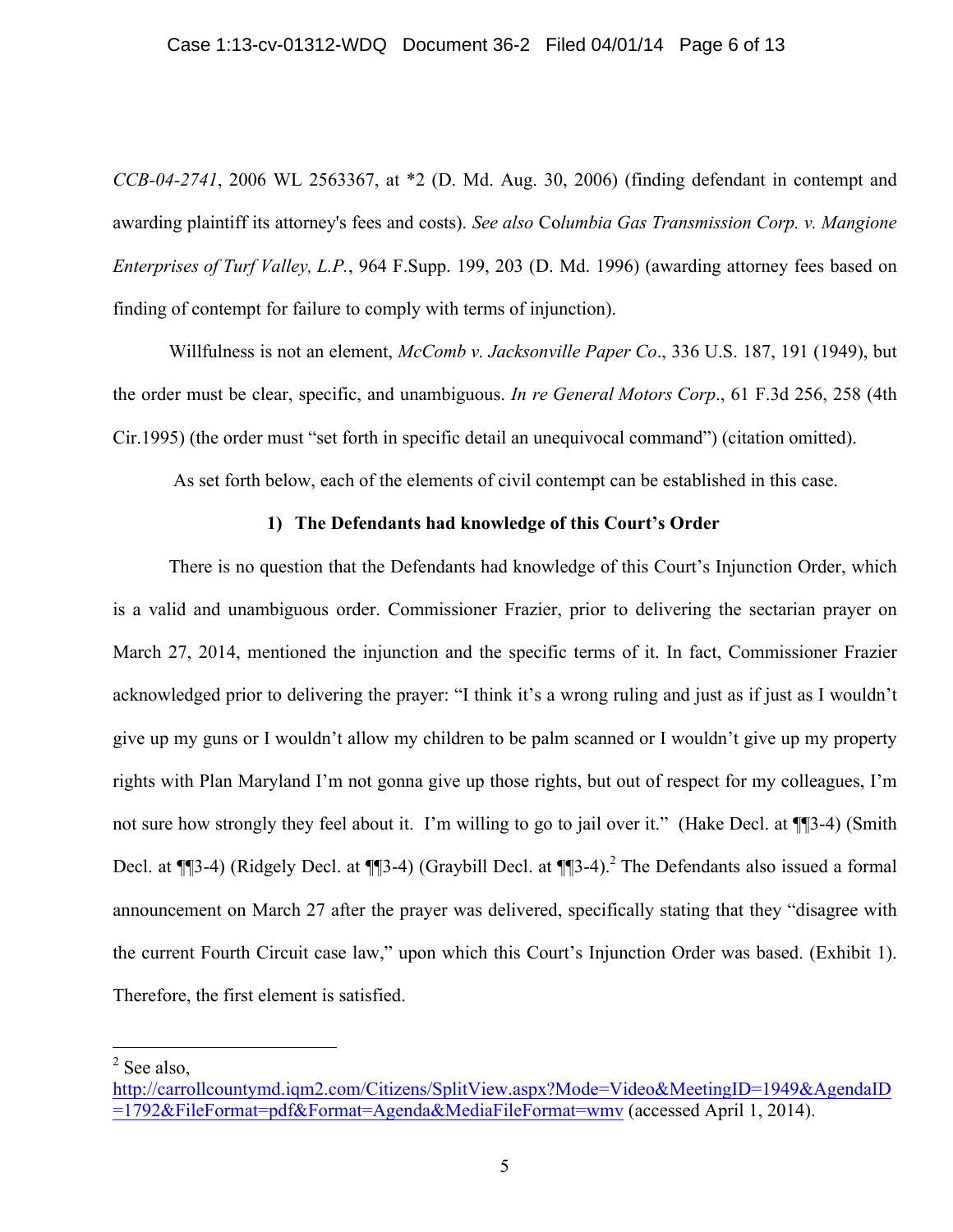#### **2) The Injunction Order was in the Plaintiffs' favor**

Second, the Injunction Order was in the Plaintiffs' favor, as the Court found the Defendants' prayer practice, as described in the complaint, violated the Establishment Clause and issued a preliminary injunction against the Defendants. Thus, the second element is met.

# **3) The Defendants violated the terms of the Injunction Order and had knowledge of such violations**

It is undeniable that the Defendants violated the terms of the Injunction Order at the March 27, 2014 meeting, *supra.* A Commissioner gave a prayer mentioning "Jesus" several times, after publicly announcing that the Injunction Order prohibited her from doing so.

The same is true for the Defendants' actions at the April 1, 2014 meeting. There, the Defendants authorized a citizen to deliver a sectarian Christian prayer at their official Board meeting. There is no question the Defendants had the authority to stop this person from delivering a prayer at *their* Board meeting. They also had the ability clarify to the public, after the prayer was delivered, that it was not endorsed or supported by the Board. This Court's Injunction Order provides in part: "In accord with the injunction approved by the Fourth Circuit in *Wynne*, the County will be enjoined, during the pendency of this case, 'from invoking the name of a specific deity associated with any specific faith or belief in prayers given at [Board] meetings.' *Wynne*, 376 F.3d at 302."

The Fourth Circuit has held that for purposes of legislative prayer, it matters not whether private citizens or council members themselves deliver the prayers. *Joyner v. Forsyth County*, 653 F.3d 341, 350-51 (4th Cir. 2011). For instance in *Joyner*, the Fourth Circuit issued a permanent injunction after finding a county's prayer practice that authorized private citizens to deliver sectarian prayers unconstitutional. *Id.* The court rejected the county's argument that the practice could be saved by the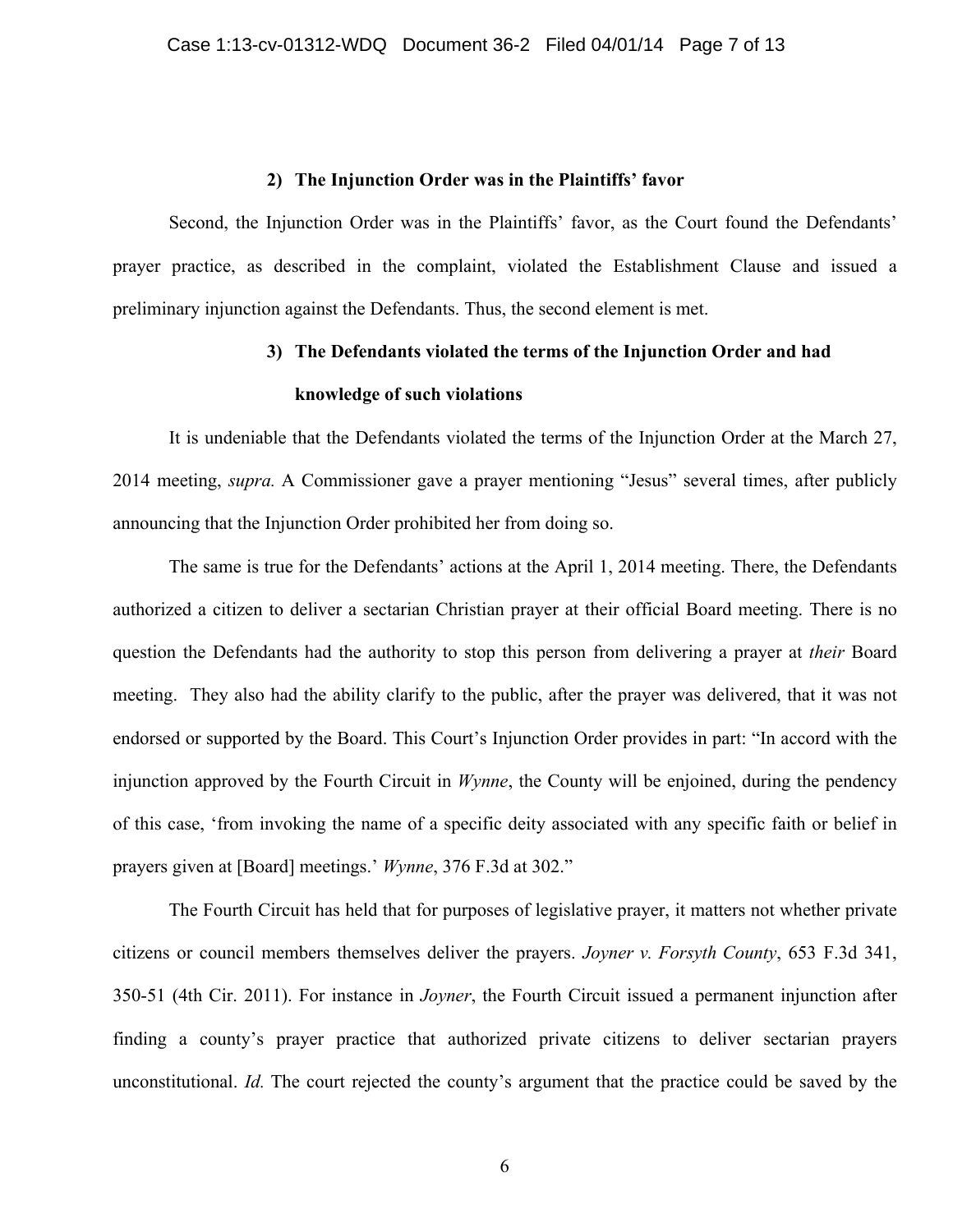#### Case 1:13-cv-01312-WDQ Document 36-2 Filed 04/01/14 Page 8 of 13

fact that the council members did not deliver the prayers. *Id*. The court explained that this argument misses "the forest for the trees." *Id.* It reasoned: "With respect to *Wynne*, the Board is right to observe that the prayers were delivered by members of the town council. *See Wynne*, 376 F.3d at 294. But that fact was not dispositive. It was the governmental setting for the delivery of sectarian prayers that courted constitutional difficulty, not those who actually gave the invocation." *Id.* The court found that the county's arguments regarding *Simpson* were "equally unpersuasive." *Id.* The court reasoned, "[o]nce again, the important factor was the nonsectarian nature of the prayer, not the identity of the particular speaker. . . . Indeed, we never once mentioned that fact in analyzing whether the prayers met constitutional muster." *Id.* 

It is also worth pointing out that the Fourth Circuit in *Joyner* found that a particular prayer by a citizen rather than council member was unconstitutional, in addition to the county's prayer practice as a whole. *Id.* at 349 ("The December 17, 2007 prayer — the prayer that led to the plaintiffs' amended complaint — clearly crossed the constitutional line.").

In fact, it would be an incredibly odd position for the Defendants to argue at this point that there is any distinction between a member of the public delivering a prayer and the commissioners themselves delivering the prayer. From the outset of this case, it has been the Defendants' position, and remains the Defendants' position, that when the commissioners are delivering the prayers, they are acting in their *private* capacity as citizens rather than as government officials. Of course, this Court properly rejected this argument, (Dkt. 34 p.8), noting: "However, if the Plaintiffs were to prevail in this action, an order directing Carroll County to prohibit official sectarian prayers at Board meetings would afford complete injunctive relief. The County may regulate the content of legislative prayers if they are considered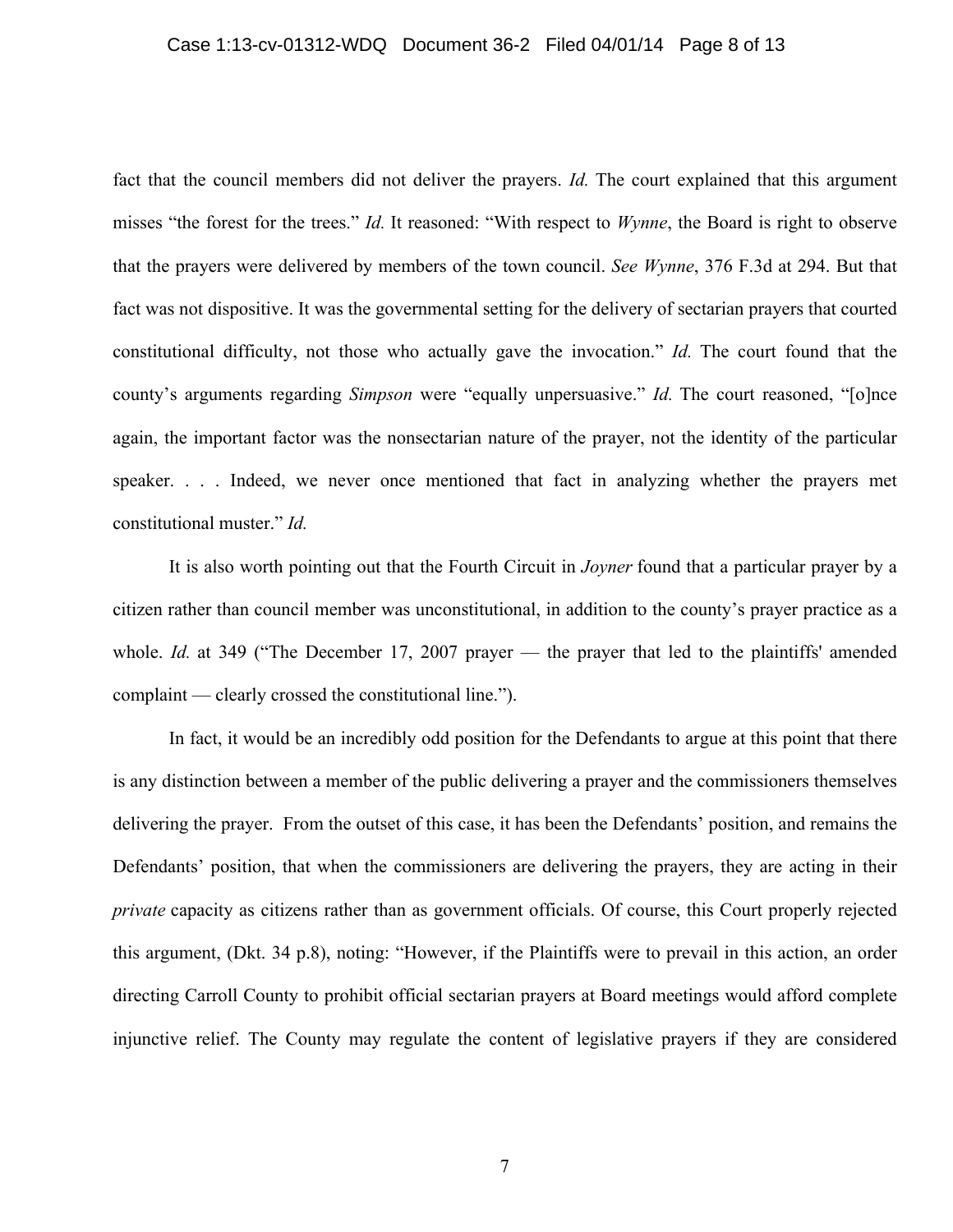government speech. [citation omitted]. The prayers here are properly classified as government speech, and not speech given in a personal capacity."

As such, the third element is also met.

## **4) The Plaintiffs Suffered Harm as a Result of the Violations of the Injunction Order**

Finally, the Plaintiffs suffered irreparable harm as a result of the Defendants' repeated violations of this Court's Injunction Order. In rendering its written opinion, this Court already acknowledged that the Plaintiffs are suffering irreparable harm as a result of the Defendants' sectarian prayers, which violate the Establishment Clause. By violating the Injunction Order, the Defendants are continuing to willfully violate the Establishment Clause, therefore continuing to irreparably harm the Plaintiffs. *See Newsom v. Albemarle County Sch. Bd.*, 354 F. 3d 249, 261 (4th Cir. 2003). *See also Chaplaincy of Full Gospel Churches v. England*, 454 F.3d 290, 303 (D.C. Cir. 2006) (an allegation of "a violation of the Establishment Clause" is "sufficient, without more, to satisfy the irreparable harm prong"); *Doe v. Duncanville Indep. Sch. Dist*., 994 F.2d 160, 166 (5th Cir. 1993) (*Duncanville I*) (when "Establishment Clause rights have been infringed, the threat of irreparable injury" is "adequately demonstrated."); *Parents' Assoc. of P.S. 16 v. Quinones*, 803 F.2d 1235, 1242 (2nd Cir. 1986); *ACLU v. City of St. Charles*, 794 F.2d 265, 275 (7th Cir. 1986); *S.D. v. St. Johns County Sch. Dist.,* 632 F. Supp. 2d 1085, 1096 (M.D. Fla. 2009).

Accordingly, because all four factors weigh in the Plaintiffs' favor, the Court should find the Defendants in civil contempt and award appropriate relief.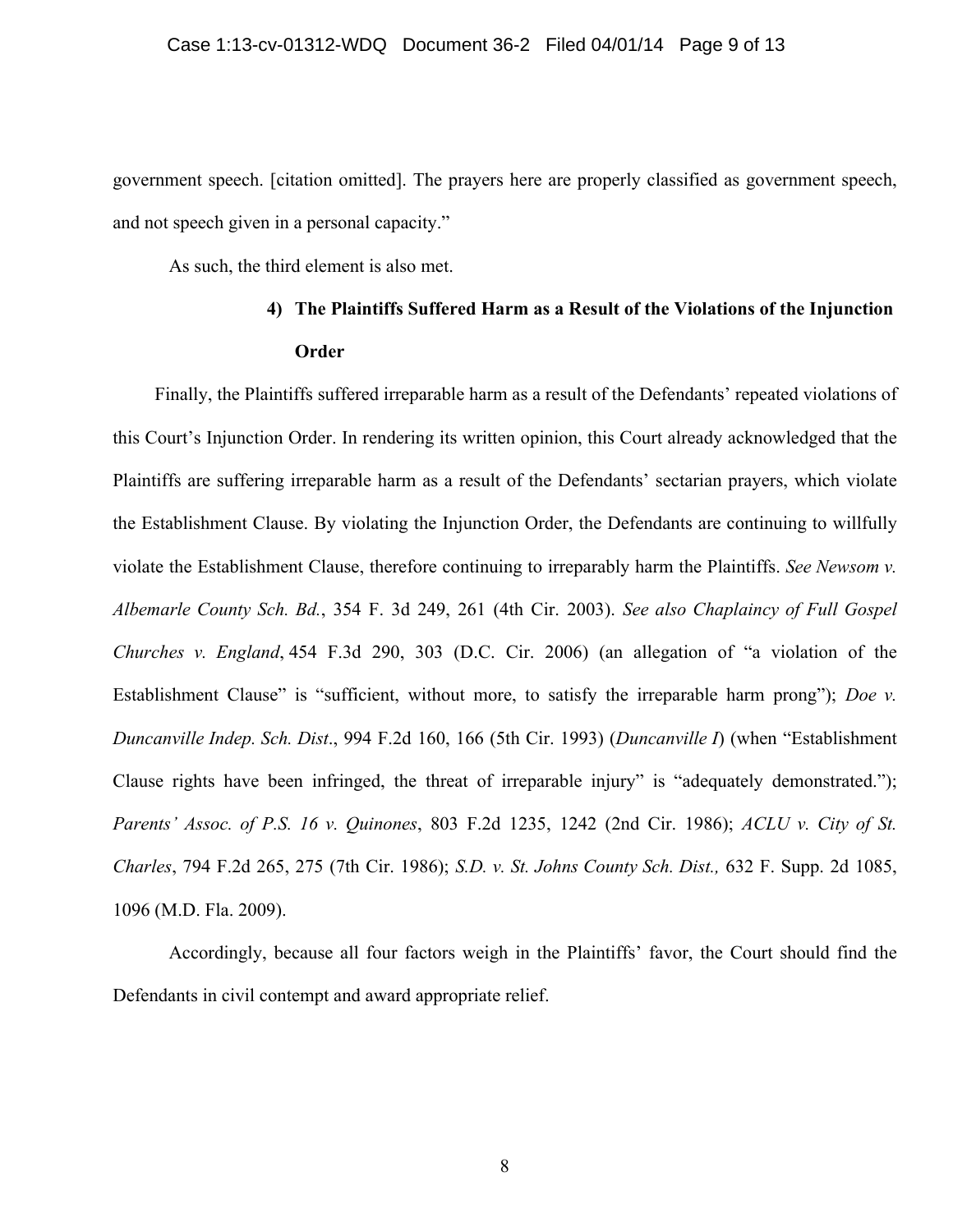#### B. Criminal Contempt

Because the evidence shows that the Defendants *willfully* violated the Court's Injunction Order, criminal contempt is also appropriate. *See Richmond Black Police Officers Ass'n v. City of Richmond, Va*., 548 F.2d 123, 127 n.3 (4th Cir. 1977) ("For instance, where a party violates a court order, or as here, a consent decree, then 18 U.S.C. § 401(3) . . . gives the district court substantive criminal contempt power."); see *id*. ("In this case, while the district court clearly treated the allegedly contemptuous conduct as 'willful,' no offense against the United States or against a state was charged, and therefore 18 U.S.C. § 3691 is inapplicable."). The Plaintiffs request that the Court pursue the procedural requirements of Fed. R. Crim. P. 42(a)(2) by referring the matter to the United States Attorney for prosecution. Fed. R. Crim. P.  $42(a)(2)^3$ .

# **III. THE COURT MAY IMPOSE FINES ON THE DEFENDANTS FOR VIOLATING THE INJUNCTION ORDER**

The Court has authority to issue this order of contempt pursuant to 18 U.S.C.A. § 401(3); Fed. R. Civ. P. 70. In particular, 18 U.S.C.A. § 401(3) states that "[a] court of the United States shall have power to punish by fine or imprisonment, or both, at its discretion, such contempt of its authority, and none other, as . . . Disobedience or resistance to its lawful writ, process, order, rule, decree, or command." This Court may impose fines in civil contempt proceedings for either or both of two purposes: to coerce defendant into compliance with the court's order or to compensate the complainant for losses sustained. *In Re: Grand Jury Subpoena*., 690 F.Supp 1451, 1453 (D. Md. 1988). The "appropriate remedy for civil

 $3$  If that office declines to accept the case, then the Court must appoint a private prosecutor to bring the criminal contempt case. Fed. R. Crim. P. 42(a)(2); *Young v. United States ex rel. Vuitton et Fils S.A*., 481 U.S. 787, 793 (1987) (concluding that federal courts possess inherent authority to initiate "contempt proceedings for disobedience of their orders, authority which necessarily encompasses the ability to appoint a private attorney to prosecute the contempt"); *Victor Stanley, Inc. v. Creative Pipe, Inc*., 269 F.R.D. 497, 537-38 (D. Md. 2010). If brought, the burden of proof is beyond a reasonable doubt. *Id.*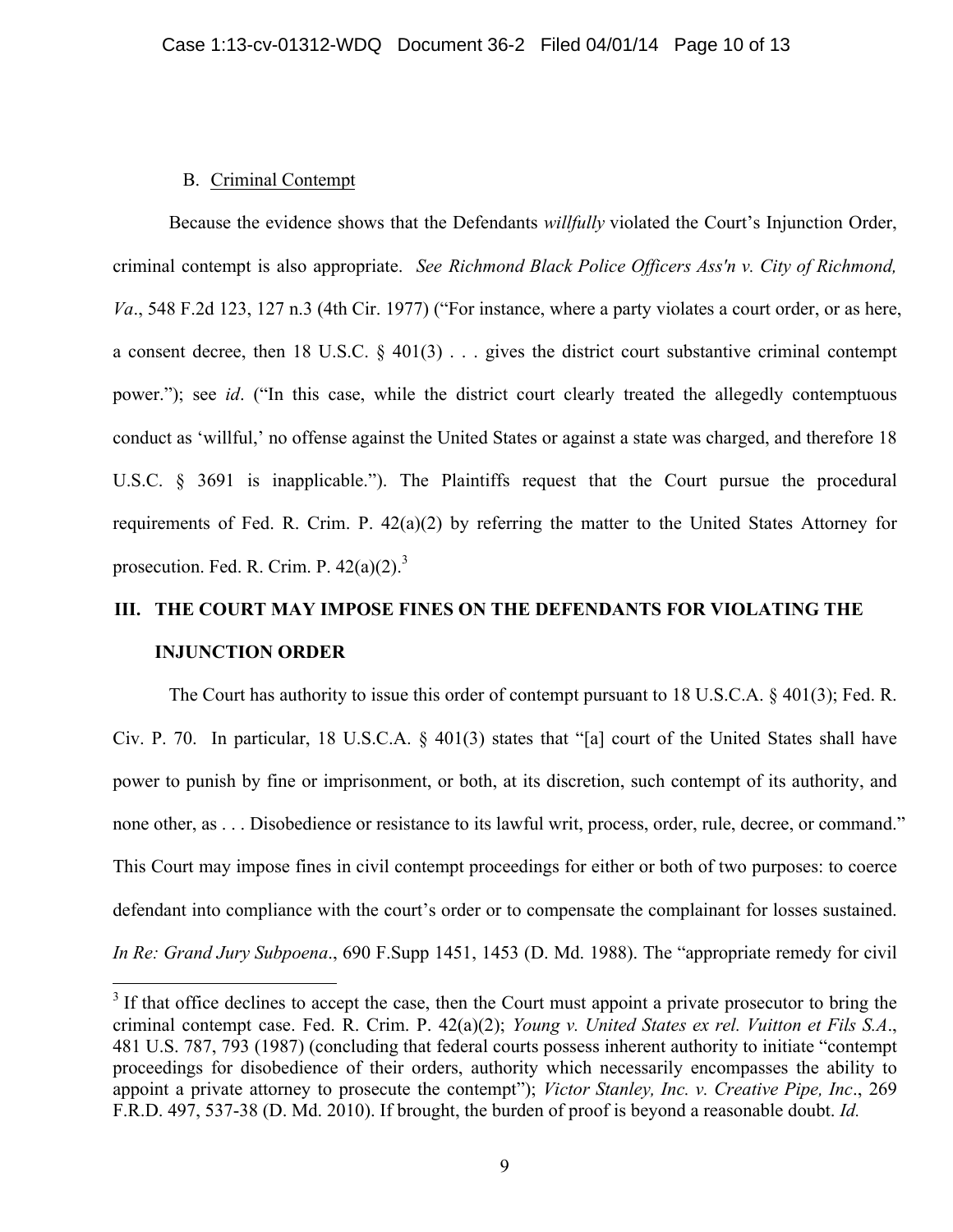#### Case 1:13-cv-01312-WDQ Document 36-2 Filed 04/01/14 Page 11 of 13

contempt is within the court's broad discretion." *In re Gen. Motors Corp*., 61 F.3d 256, 259 (4th Cir. 1995).

A violation of an injunction or court order may be punishable as a criminal contempt, in addition to a civil contempt. *United States v. United Mine Workers*, 330 U.S. 258, 299 (1947). A court may find criminal contempt where a party willfully and deliberately defies a court's order, and the court can impose punitive sanctions for the purpose of vindicating the authority and dignity of the court. *Id*. at 303.

Plaintiffs seek an order requiring Defendants to pay fines in the amount of \$30,000 for Defendants' willful and deliberate defiance of the Injunction Order. These fines may be characterized as civil because they are intended to coerce the Defendants into complying with the Court's order and are intended to compensate the Plaintiffs' for the violation of their constitutional rights. *See Bell v. Little Axe Independent School Dist*., 766 F.2d 1391, 1408 (10th Cir. 1985) ("For the reasons set out below, we believe that plaintiffs are entitled to recover compensatory damages for the loss of the inherent value of their rights under the Establishment Clause, even if they are unable to demonstrate consequential injury."); *Warnock v. Archer*, 380 F.3d 1076, 1079 (8th Cir. 2004) (affirming trial court's order of \$1,000 "in compensatory damages" for Establishment Clause violation). *See also Mickens v. Winston*, 462 F. Supp. 910, 913 (E.D. Va. 1978), aff'd, 609 F.2d 508 (4th Cir. 1979) (compensatory damages may be awarded without proof of actual injury since "official racial segregation is inherently injurious . . . ."). Compensatory damages for claims brought under § 1983 for violations of constitutional rights "may include not only out-of-pocket loss and other monetary harms, but also such injuries as 'impairment of reputation . . . personal humiliation, and mental anguish and suffering.'" *Memphis Community Sch. Dist. v. Stachura*, 477 U.S. 299, 307 (1986) (quoting *Gertz v. Robert Welch, Inc*., 418 U.S. 323, 350 (1974)).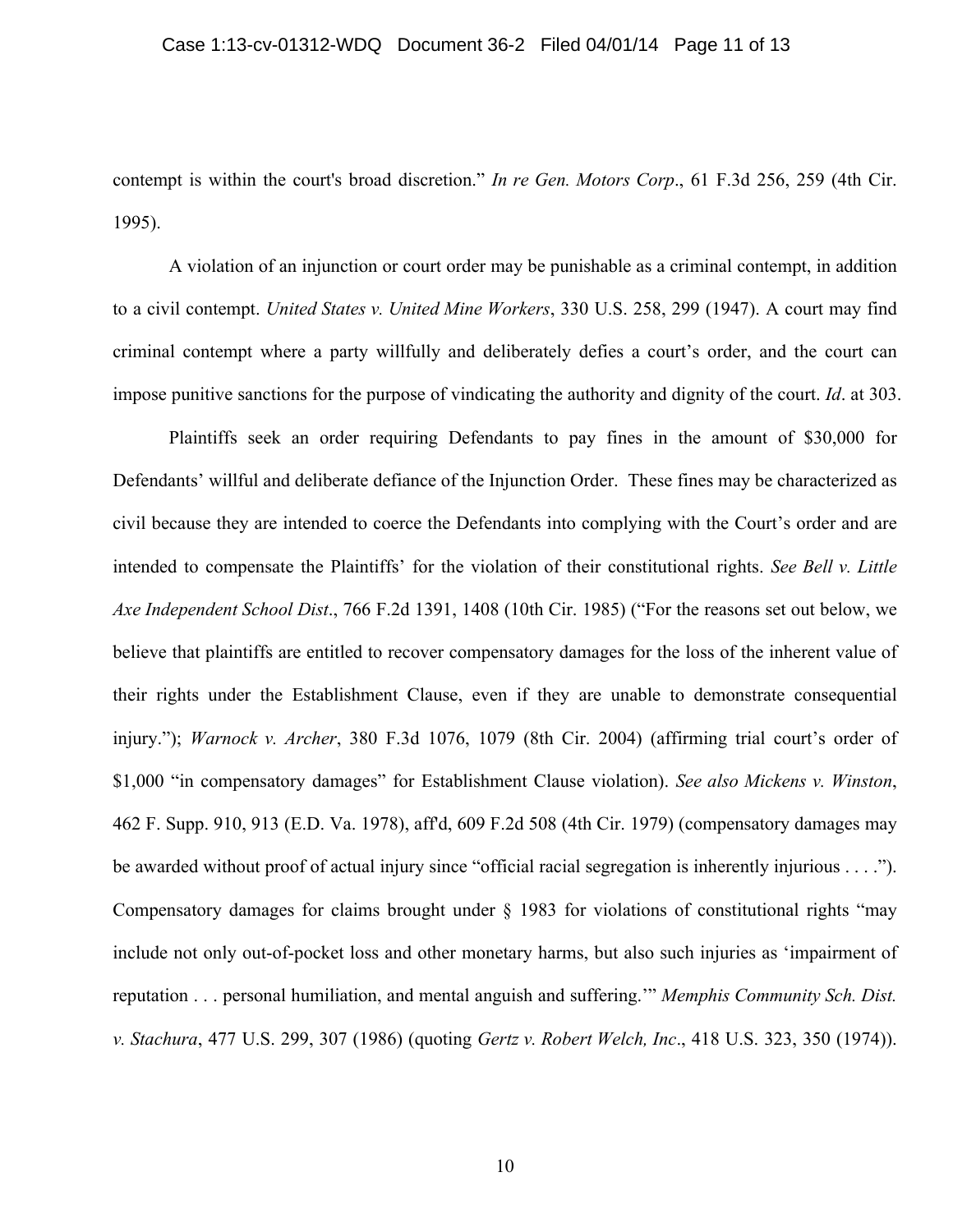The Plaintiffs also seek an order requiring the Defendants to pay civil fines in the amount of \$10,000 for each additional time they violate the Court's Injunction Order.

However, should the Court determine part of this fine is criminal, as noted above, it may pursue procedural requirements of Rule 42.

#### **IV. CONCLUSION**

In view of the above, the Plaintiffs respectfully request that the Court issue the Motion for Contempt or in the alternative, an Order to Show Cause: (1) why Defendants should not be held in contempt for failing to comply with the Injunction Order entered by this Court on March 25, 2014; (2) why Defendants should not be ordered to comply immediately with their obligations under the Injunction Order; (3) why Defendants should not be ordered to pay fines in the amount of \$30,000 for their willful and deliberate defiance of the Injunction Order and an additional fine of \$10,000 for each future infraction; and (4) why Defendants should not be ordered to compensate Plaintiffs for their reasonable attorneys' fees and costs in connection with this proceeding, together with any other relief the Court deems proper.

Dated April 1, 2014

s/ Monica L. Miller

MONICA L. MILLER CA Bar: 288343 / DC Bar: 101625 1777 T Street N.W., Washington, D.C, 20009 *phone* (202) 238-9088 */ facsimile* (202) 238-9003 mmiller@americanhumanist.org

DAVID A. NIOSE Law Offices of David Niose 348 Lunenburg Street, Suite 202 Fitchburg, MA 01420 978-343-0800 dniose@nioselaw.com